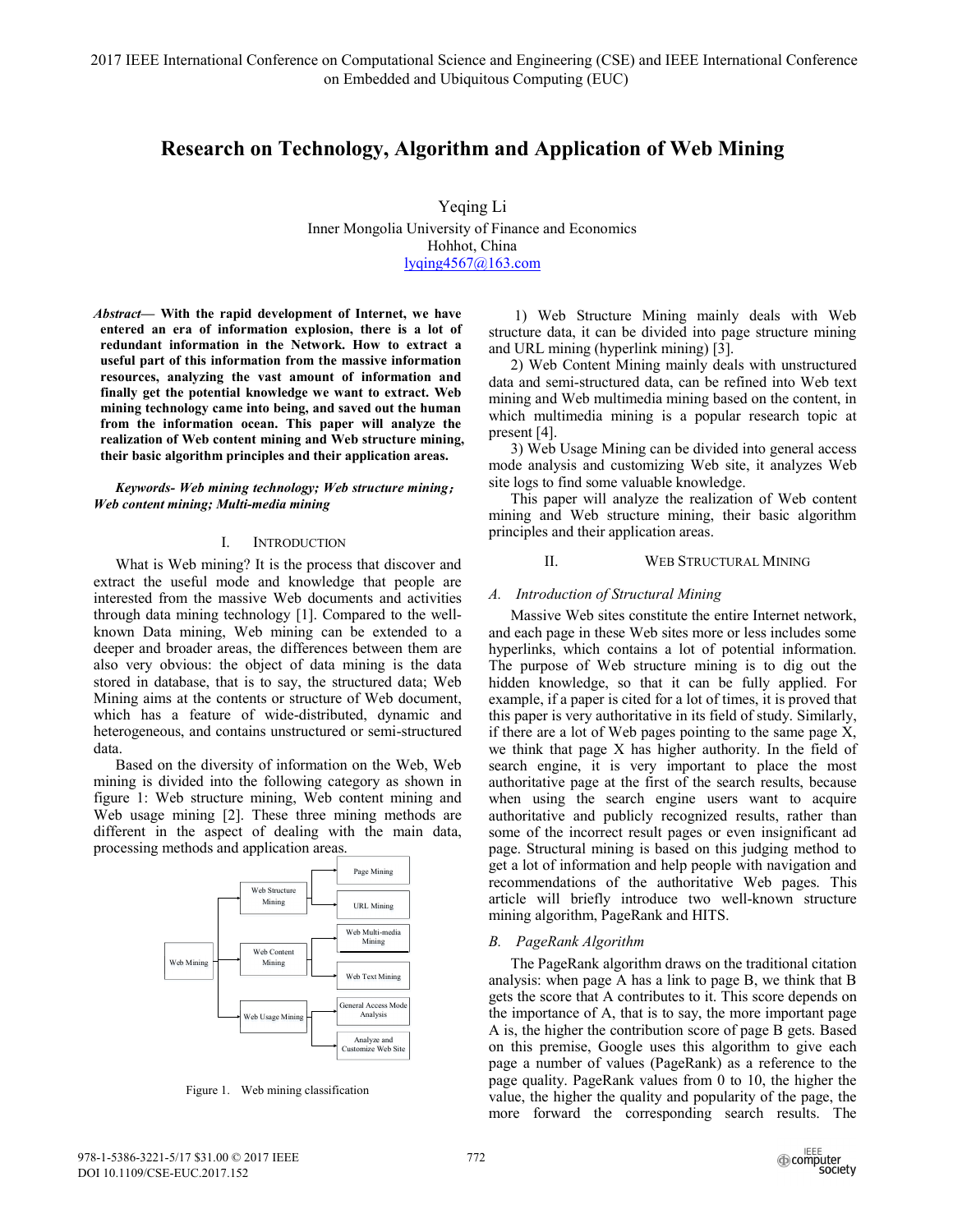algorithm is not related to the user's query conditions, that is to say, the algorithm is irrelevant to the theme, it full uses PageRank value as a site evaluation criteria. This is the basic idea of the PageRank algorithm [5].

## *C. HITS Algorithm*

HITS involves two important concepts: the content authority (Authority) -- the number of a certain Web page being referenced by other web pages; the link authority (Hub) -- the number of a certain page pointing to another page [6].

In the HITS algorithm, if a page's Authority is high, then the page is pointed by many other pages, which indicates that its content is of high quality; and if a page's Hub is high, then this page points to many other high-quality pages. When the search results are sorted at the end of the search, the pages are sorted from high to low according to the score of the Authority, and several pages with the highest weight are taken out as the search result of the response users' query. This is the basic idea of the HITS algorithm. The relationship between the Authority and the Hub makes the HITS algorithm able to dig into more authoritative pages.

## *D. The advantages and disadvantages of the PageRank algorithm and the HITS algorithm*

It is undoubtedly that the PageRank and HITS are two classic algorithms based on hyperlink structure analysis for Web structure mining. But there are huge differences in the concrete realization process between these two algorithms, and thus have their own advantages and disadvantages.

The advantage of the PageRank algorithm is the use of off-line computing, which has a relatively short response time; and this algorithm excludes a large part of the human factors, only calculate its authority and importance through Web links between the sites. However, the PageRank algorithm uses the method of allocating the weights of the links evenly in the calculation, and may assign same authority to a highly related web page and a lowly related one. This ignores the actual situation of the link, and has its own irrationality [7].

A lot of practice has proved that HITS algorithm has a good precision ratio and recall ratio for many queries. But the HITS algorithm needs to complete the real-time calculation online, and the response speed is relatively slow; there are lots of pages whose links are irrelevant to the query topic but point to each other, HITS algorithm is likely to give such page a high ranking, resulting in Topic-Drift phenomenon.

## *E. Hilltop Algorithm*

Rishna Baharat excogitated the HillTop algorithm at around 2000 and later authorized Google and helped it to complete a significant technical update in search ranking. HillTop adopts the basic guiding principle of PageRank, that is, determine the sorting weight of search results through the number and quality of link in the page, the difference is that HillTop use term input by user in the query box to determine the authority of a page [8].

Figure 2 is the flow chart of Hilltop algorithm, including two main processes which are expert page search and target page sorting.



Figure 2. Hilltop algorithm flow chart

HillTop has the advantage of judging high-quality web pages with scientific and objective methods, which improve the search quality. But this algorithm also has many shortcomings, such as operational efficiency and scalability are relatively low, and cannot avoid some sites' deliberately cheating in order to improve the ranking. Now the HillTop algorithm and the PageRank algorithm have been combined to serve Google for better results.

#### III. WEB CONTENT MINING

#### *A. Web Content Mining Introduction*

Web Content Mining is a process of discovering valuable knowledge and obtaining useful potential information from massive Web data information. It can be divided into two types in terms of content, including text documents (text and hypertext data) and multimedia documents (video, audio, images, graphics and other multimedia data). Based on the above classification, content mining is also divided into two directions which are text mining and multimedia mining, text mining has always been a hot research topic, but in recent years, the study of multimedia mining has gradually been payed more attention from scholars.

#### *B. Text Mining*

Text Mining is the process of discovering and extracting implied knowledge from Web documents and eventually organizing the information that can be used directly by the user. The processed data are semi-structured and unstructured data, in which mainly include free text, HTML marked hypertext. The process of text knowledge discovery can be summarized as shown in figure 3: text preprocessing, text mining, pattern assessment and representation.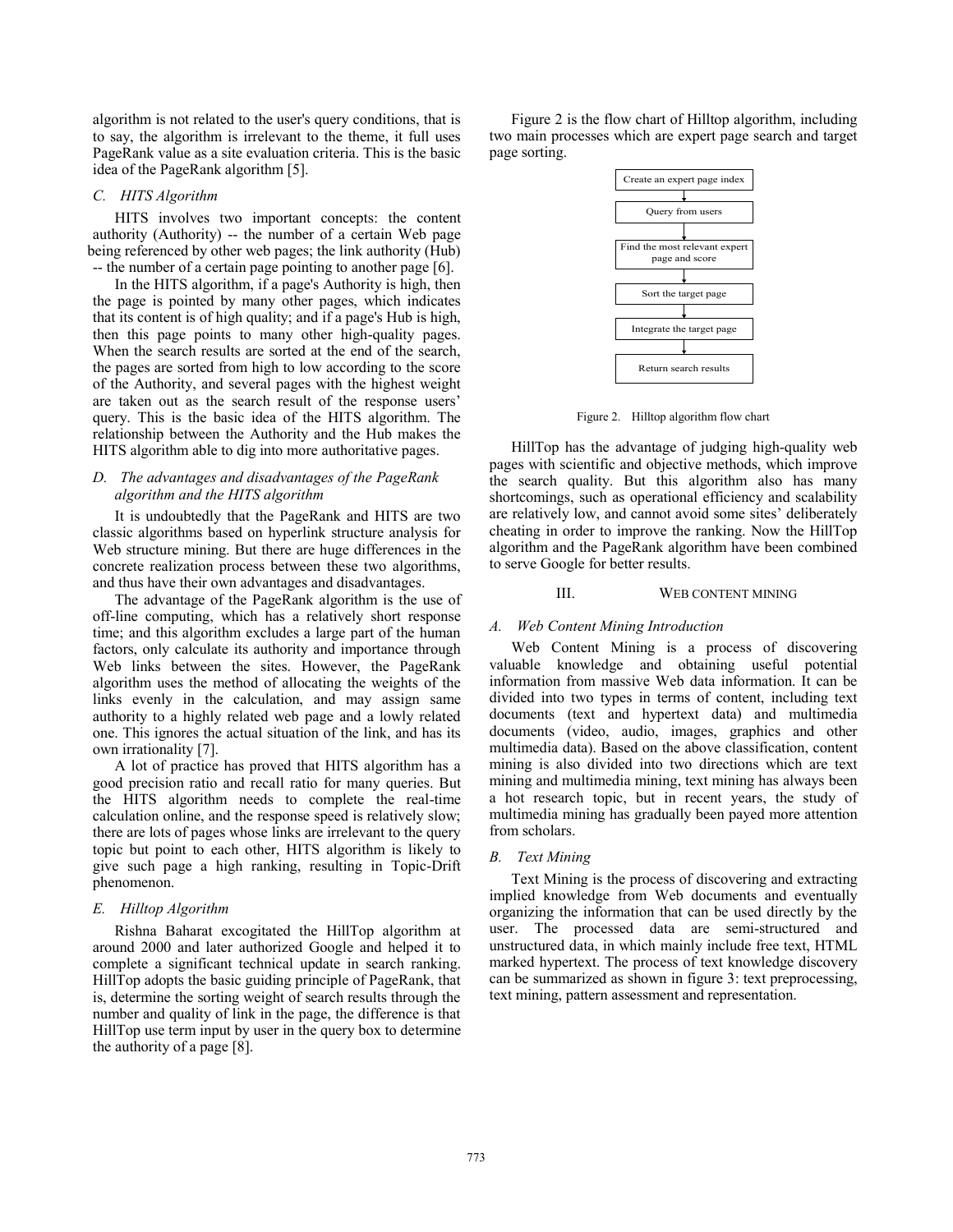

Figure 3. The process of text knowledge discovery

In terms of the function, the main techniques of text mining for the large number of Web documents include text summarization, text classification, text clustering, text association rule analysis and so on. The classification and clustering of text are the most important and basic in Web text mining. In terms of methods, text mining is divided into Information Retrieve method and Database method.

#### *1. Information retrieve method and database method*

The information retrieve method mainly uses the information query technology to evaluate and improve the quality of the search result information, and can also deal with unstructured data and HTML structure of semistructured data, mainly used in text classification, clustering and pattern discovery; database methods and data warehouse method use data extraction and conversion method to convert or map the unstructured Web data information into structured data, and then mine the information with data mining technology.

#### *2. Text summary*

Text summary refers to presenting the core information from text in the form of brief description, so that users no longer need to click on the full text. The document summary can be used to the query result section of the search engine.

#### *3. Text categorization*

Text categorization is to identify the discriminant function through training on classification rules based on existing data, use this function to identify and classify a variety of unknown Web data with different attributes, so that it is more convenient and effective for users to search and read Web documents.

The current word segmentation method can be concluded into the mechanical segmentation and understanding segmentation. Currently, the most mature word segmentation should be Chinese lexical analysis system ICTCLAS, which is developed by the Chinese Academy of Sciences. There are many algorithms for text classification, the most important ones are Naive Bayesian classification algorithm, K-nearest neighbor algorithm, decision tree algorithm, neural network algorithm and support vector machine algorithm. This technology can automatically sort a large number of Web documents thus save a large amount of time. Text classification can be used for information retrieval, text filtering, document automatic classification, digital library and other fields, one of the

important applications is to identify and filter spam massages and emails. From the current results, this technology has brought great convenience for our work and life.

## *4. Text clustering*

Text clustering is an unsupervised induction machine learning problem. The existing text clustering algorithm can be roughly classified into two types: Hierarchical Clusters represented by G-HAC and Plane division algorithms represented by K-Means.

In computer programming, the steps of the K-means algorithm are as follows:

(1) Take K elements from the original data as each center of the K clusters.

(2) Calculate the minimum distance between other elements and the cluster center, assign these elements to the nearest cluster.

(3) According to the clustering results, recalculate the respective centers of the K clusters. The method is to calculate the arithmetic mean of the respective dimensions of all the elements in the cluster.

(4) Re-cluster all the elements according to the new cluster center.

(5) Repeat the previous step until the clustering result no longer changes, output the result.

The significance of text clustering is that it can divide a large number of text into several categories in accordance with its attribute or content, this greatly facilitates the user's search, and saves user's browsing time. As the text clustering does not require training process, so its flexibility and convenience has made it a major way to deal with Web documents. Text clustering can be applied to provide summary of large-scale documents' contents, identify similarity between hidden documents, ease the browsing of related information, etc.

*5. Correlation Analysis*

In addition to text classification and text clustering, there is an important method in text mining - Correlation Analysis. The correlation analysis is such an implication relationship:

 $X \rightarrow Y$ , of which  $X \subset Y$ ,  $Y \subset I$  and  $X \cap Y = \emptyset$ , X or Y is a collection of items, also called item-sets, X is the antecedent, Y is the consequent.

The support of  $X \rightarrow Y$  refers to the percentage of  $X \cup Y$ transactions included in collection T, which is the estimated of the probability Pr  $(X \cup Y)$ . If n is the number of transactions in T, the support of rule  $X \rightarrow Y$  is:

$$
Support = \frac{(X \cup Y).count}{n}
$$

In which  $(X \cup Y)$ .count is the count of  $X \cup Y$  in collection T, which is the transaction number of  $X \cup Y$  in collection T.

The Confidence of  $X \rightarrow Y$  refers to the percentage of number of the transactions containing both X and Y accounts for number of all transactions that contain only X, that is, the estimate of the conditional probability  $Pr(Y|X)$ . The confidence degree of rule  $X \rightarrow Y$  is:

$$
Confidence = \frac{(X \cup Y).count}{X.count}
$$